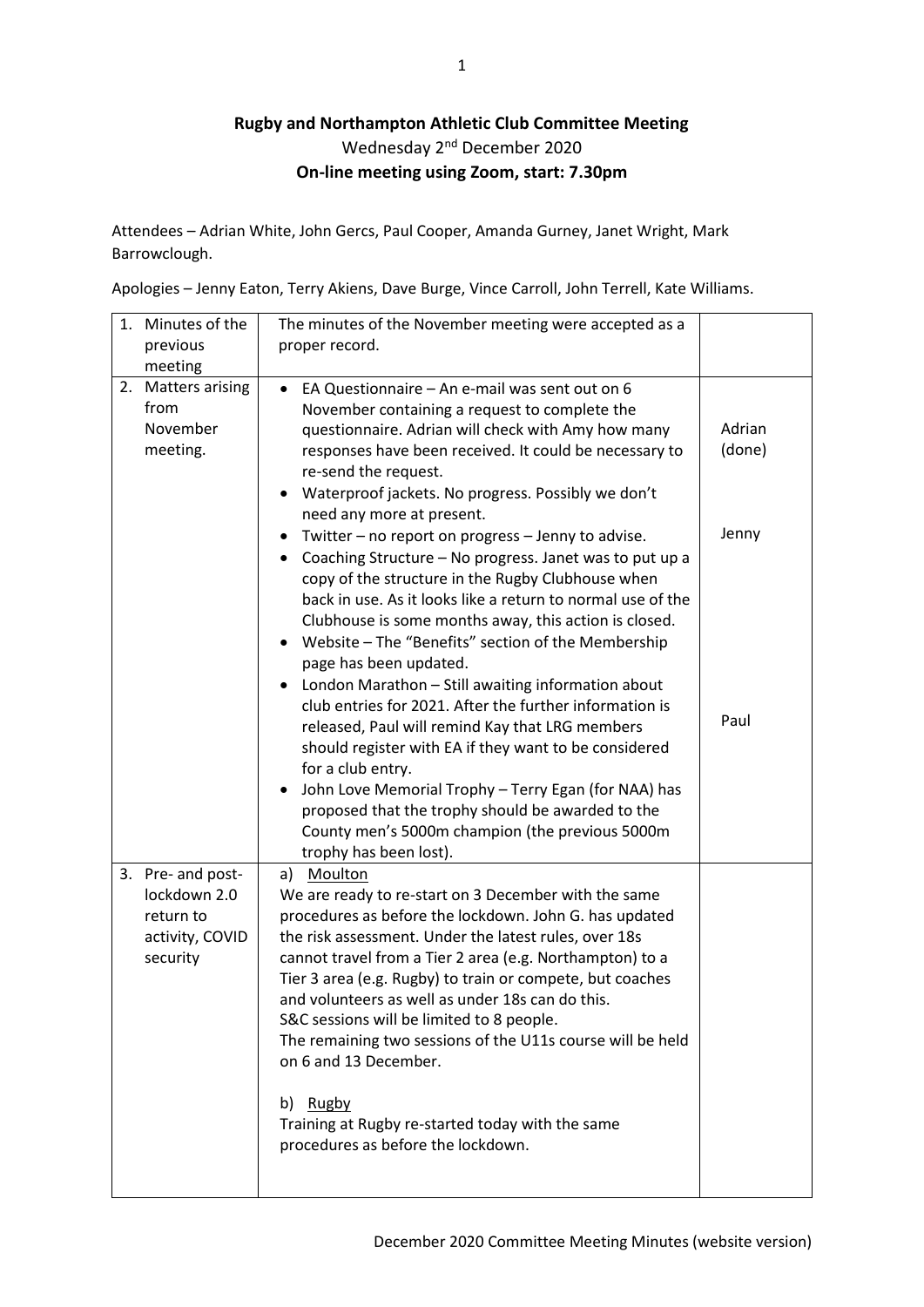|               | It was agreed that very limited use of the gym can be                |         |
|---------------|----------------------------------------------------------------------|---------|
|               | permitted subject to the following conditions:                       |         |
|               | Over 18s on their own, provided there is another<br>٠                |         |
|               | adult elsewhere in the clubhouse.                                    |         |
|               | Under 18s - maximum of two together with one<br>$\bullet$            |         |
|               | coach.                                                               |         |
|               | All usage to be outside of club training sessions (to                |         |
|               | avoid times when people will be accessing the                        |         |
|               | clubhouse)                                                           |         |
|               | A booking system to be implemented.<br>$\bullet$                     |         |
|               | Users to clean equipment before and after use.<br>$\bullet$          |         |
|               |                                                                      | Janet   |
|               | Janet will update and circulate the risk assessment and the          |         |
|               | COVID participation waiver form.                                     |         |
|               |                                                                      |         |
|               | Belinda remains on furlough. (On 17 December, the                    |         |
|               | furlough scheme (CJRS) was extended to 30 April 2021).               |         |
|               |                                                                      |         |
|               | c) U11s/Wright Track Coaching (WTC)                                  |         |
|               | Paul circulated (on 15 Sept, with the Sept committee                 |         |
|               | minutes) an updated draft of the agreement describing                | Janet   |
|               | how R&N will work with WTC. Janet will look at and reply             |         |
|               | about the document before the end of the year.                       |         |
| 4. Membership | a) Elections                                                         |         |
|               | 8 new members (all LRG) were elected.                                |         |
|               |                                                                      |         |
|               | Resignations<br>b)                                                   |         |
|               | Paul has processed one club transfer requests since the<br>$\bullet$ |         |
|               | November meeting (member had already resigned)                       |         |
|               | 6 inactive members have been removed from the EA                     |         |
|               | Portal by Janet or Kay and one other has resigned.                   |         |
|               |                                                                      |         |
|               | Other membership items<br>C)                                         |         |
|               | Dave will update the Membership Register this weekend                | Dave    |
|               | and send out the latest Unpaid list. Circulation to                  |         |
|               | include Vince.                                                       |         |
| Finance<br>5. | Paul had circulated the usual finance reports.<br>٠                  |         |
|               | There were few transactions during the past month due                |         |
|               | to the lockdown.                                                     |         |
|               | Grant opportunities were discussed:                                  |         |
|               | England Athletics: Club Support Fund (up to £500)                    |         |
|               | Sport England - Return to Play funds                                 |         |
|               | Three funds available (Small Grants, Active Together                 |         |
|               | (both up to £10k) and Community Asset Fund (up to                    | John G. |
|               | £50k).                                                               | Janet   |
| 6. Facilities | Northampton                                                          |         |
|               | Adrian and Paul had a Zoom meeting with Carrie Smith                 |         |
|               | (Executive Commercial Director) and Simon Greener                    |         |
|               | (Sports Facilities Manager) of Moulton College on 26                 |         |
|               | November. Items discussed included establishing a                    |         |